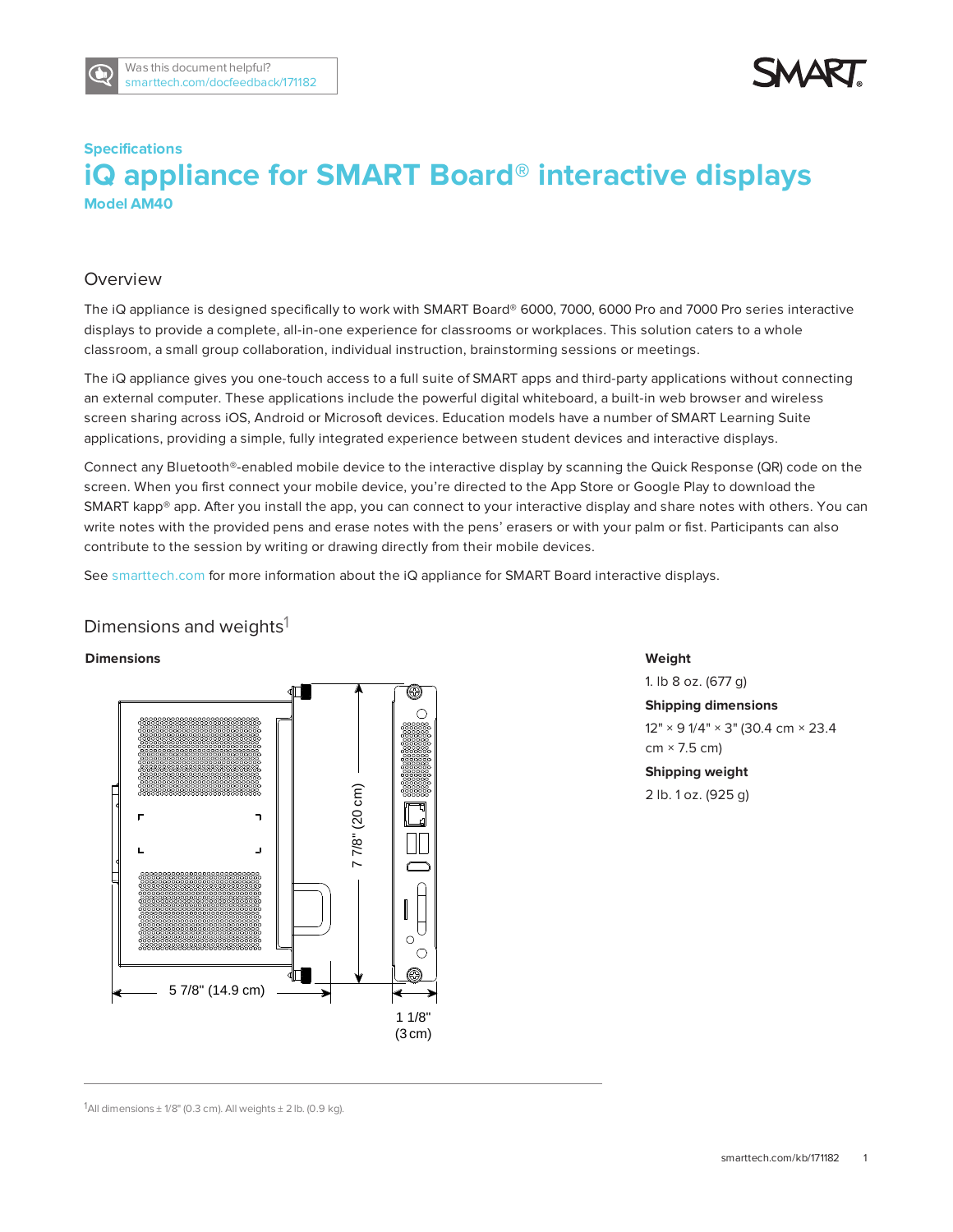#### SPECIFICATIONS **IQ APPLIANCE FOR SMART BOARD INTERACTIVE DISPLAYS**

### Hardware

| <b>Processor</b>       | RK3399, Dual-core A72+Quad-core A53, 64 bits, 2GHz                                                                                 |
|------------------------|------------------------------------------------------------------------------------------------------------------------------------|
| <b>Memory</b>          | 4 GB DDR3L SDRAM                                                                                                                   |
| <b>Storage</b>         | 32 GB eMMC 5.1                                                                                                                     |
| Wireless technology    | Bluetooth 4.1<br>802.11A/B/G/N/Ac                                                                                                  |
| <b>Capture options</b> | Establish a Bluetooth wireless connection with a supported mobile device (see below) by<br>scanning the appliance's unique QR code |
| <b>Connectors</b>      | HDMI 1.4 (1920 $\times$ 1080) output for external monitor<br>USB 3.0 Type-A $(x2)$<br>RJ45 Gigabit Ethernet <sup>2</sup>           |

## Installation requirements

| <b>Appliance</b>         | See the iQ appliance for SMART Board 6000 and 7000 series interactive displays installation<br>instructions (smarttech.com/kb/171199) |
|--------------------------|---------------------------------------------------------------------------------------------------------------------------------------|
| <b>SMART</b> kapp app    |                                                                                                                                       |
| Apple devices            | iOS 9 or later operating system software                                                                                              |
|                          | 50 MB of storage                                                                                                                      |
|                          | iPhone 4S or later                                                                                                                    |
|                          | Third generation iPad or later                                                                                                        |
|                          | First generation iPad mini or later                                                                                                   |
|                          | Fifth generation iPod touch or later                                                                                                  |
| Android devices          | Android 4.4.4 (KitKat) or later operating system                                                                                      |
|                          | 50 MB of storage (internal or SD card)                                                                                                |
|                          | 1024 MB of RAM                                                                                                                        |
|                          | 720p or better screen resolution                                                                                                      |
|                          | Bluetooth 2.1 + EDR                                                                                                                   |
|                          | 3 megapixel or better rear-facing camera (recommended)                                                                                |
| <b>SMART</b> kapp viewer |                                                                                                                                       |
| Mobile                   | Safari for iOS 8.1 or later operating system software                                                                                 |
|                          | Chrome for Android 39.0.2171.93 or later                                                                                              |
| Desktop                  | Internet Explorer 10 or later                                                                                                         |
|                          | Chrome 39.0.2171.95 or later                                                                                                          |
|                          | Firefox 34.0.5 or later                                                                                                               |
|                          | Safari 8.0 or later                                                                                                                   |
|                          |                                                                                                                                       |

2Available only for Gen 5 series interactive displays